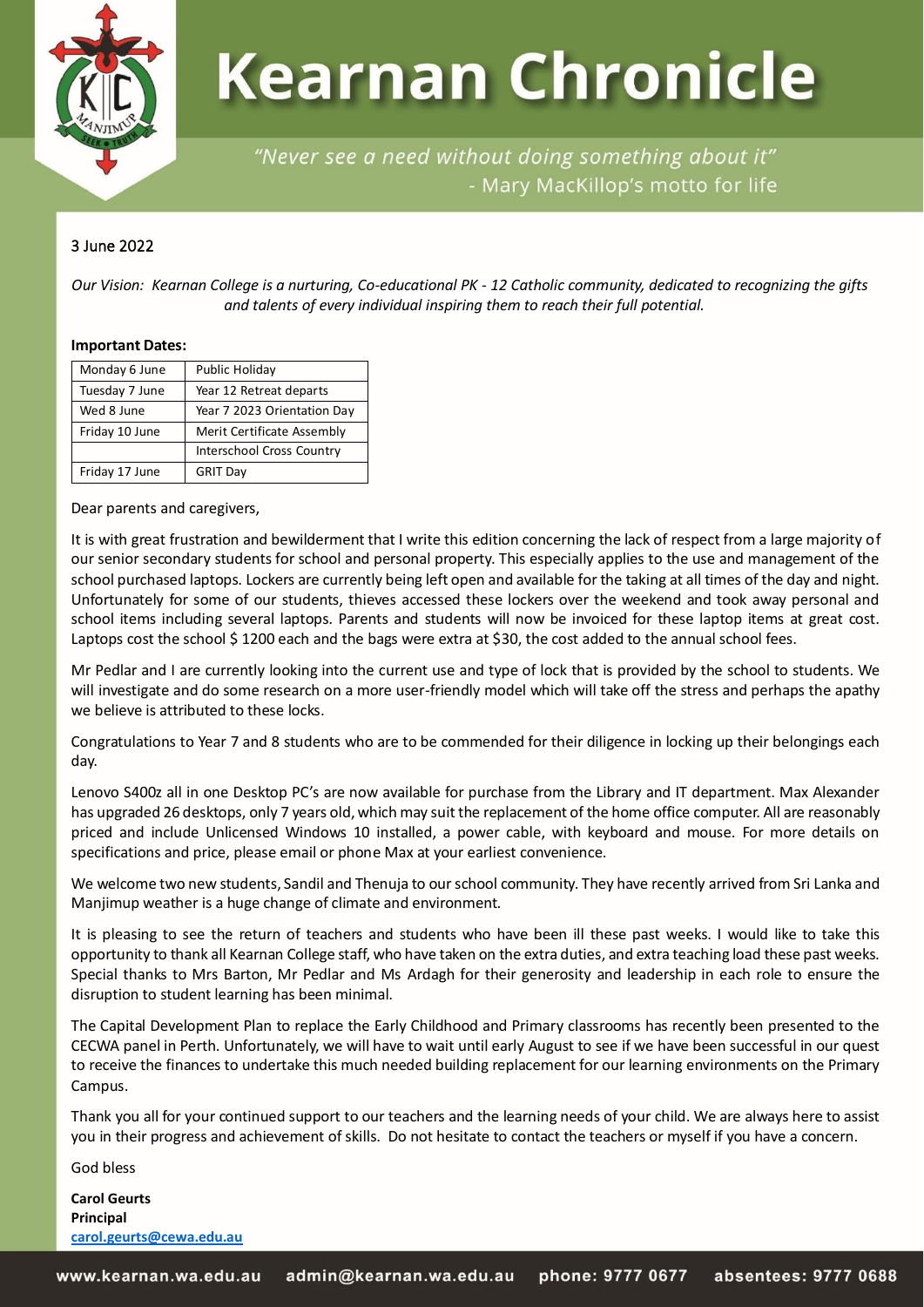## **SECONDARY SCHOOL NEWS**

#### **Year 11/12 Examinations and Work Experience Concludes**

Today marks the final day of the Year 11/12 examination and work experience period. Students utilised study hall at the College to help with final preparations to their daily 9:00am examinations. Some students took advantage of work experience options to go out into industry and see what the wonderful world of employment looks and feels like. As always, employers report back to the College complementing our students for their well-mannered and conscientious approach.

#### **Semester One Reporting**

Teaching staff are busy finalising semester reports for each student. Students may find that their study loads are increased now and should aim to be organised in their approach to ensure things are completed on time and to the best of their ability. If you notice your child struggling, please encourage them to reach out to the relevant teacher, House Coordinator or Head of Pastoral Care.

Semester reports will be released during Week 10, and I encourage both students and families to evaluate their performances, celebrate successes and look for areas of growth for Semester Two. Parent contact is always welcomed to discuss a students progress. Please contact the relevant teacher to schedule a suitable time.

#### **Elite Sportsmen and Women of Kearnan**

The past month has been an exciting time for some of Kearnan's top athletes. Daisy McGuire (Year 10) travelled and competed at the School Sport WA Interschool Cross Country last Friday 20 May. Finishing  $18<sup>th</sup>$  in her category and 38<sup>th</sup> overall. Both Daisy and Isabel Reed (Year 10) travelled to compete in the ACC Cross Country yesterday, held at HBF stadium. This is a massive event with over 4000

runners competing across the various divisions. I would like to congratulate both girls for being resourceful and selfnominating to compete at a higher level. Well done on placing 10<sup>th</sup> Isabel and 12<sup>th</sup> Daisy.



Best wishes also go out to Harry Cybula (Year 8), who is trialing for the State

Schoolboys U15 AFL team in Bunbury today. If successful in the first selection trial, Harry will progress to Perth next week for an intensive camp.

Congratulations to Tyson Jacob (Year 10) who was recently selected for the U16 State Country Boys team for Basketball. This is a great achievement for a young man who works very hard on and off the court. Tyson will compete at the 2022 Australian Under 16 Basketball Championships in the coming July holidays at Warwick Stadium in Perth. Past players at this tournament include Ben Simmons, Mathew Della Vedova and Patty Mills!

#### **G.R.I.T Day**

Guts, Resilience, Involvement & Tenacity has been moved to Friday 17 June (we are all hoping for a deluge of rain to bring the mud!). We are all excited to see what Mrs Burvill and the Sport Coaching class has in stall for our students.

More details will follow regarding transport to Tigers Football Club and what clothing requirements your child will need.

#### **Lockers and College Security**

I encourage all students to take responsibility for their school supplies by securing them into their locker and locking it with the supplied lock. This is particularly important at the end of the day as our college is an open space that is easily accessible to the public. If there are any problems, students must see student administration to seek assistance immediately.

#### **Speech Night Sponsorship**

Preparations are well underway for our annual end of year student Speech Night, where we celebrate the top achievers in secondary. The college is seeking any interested parties who may wish to donate towards these events and awards. Please contact me if you or anyone you know may be interested.

#### **High Schools Cup and Year 9/10 Winter Carnival**

Mrs Burvill is busy rifling through the many nominations and team lists for keen netballers to attend the High Schools Cup State Qualifier event to be held on Tuesday 14 June Bunbury. Backing up on last year's Junior Boys State runners up, there are many students training hard to compete and perform well.

Only a fortnight later, all Year 9 and 10 students will take part in the Winter Carnival held at various venues around Bunbury. Students select a team sport to participate in for the day that mirrors the sports on offer for Country Week 2023. This is a great day of fun and participation, where all students get to represent the College in a sporting arena.

#### **Year 12 Retreat**

We wish all our Year 12's well as they embark on one of their final experiences – Year 12 retreat. This is a great opportunity for students to reflect on their personal journey thus far and what the next chapter of their life looks like. We thank Miss Kate Chilvers and Ms Emily Ardagh for putting together and delivering an engaging program of events for our students who will be staying out at Perup Nature reserve.

#### **Homework Club**

A reminder that Homework Club runs each Tuesday, 3:30 – 4:30 pm. Upon completing a permission slip, students can catch up on work and receive additional tutoring from the staff on duty. Students have access to a warm drink and a light snack.

#### **Year 7 2023 Orientation Day**

Next Wednesday, 40 eager and bright-eyed Year 6 students will visit Kearnan College to experience secondary schooling. Students will be led and mentored by current senior students and traverse a modified timetable to experience the subjects of Woodwork, Home Economics, Science, Outdoor Education, Art and much, much more! If there are any Year 6 students who have not registered for this day, please contact the College immediately to secure your spot.

Mr Aaron Pedlar Head of Secondary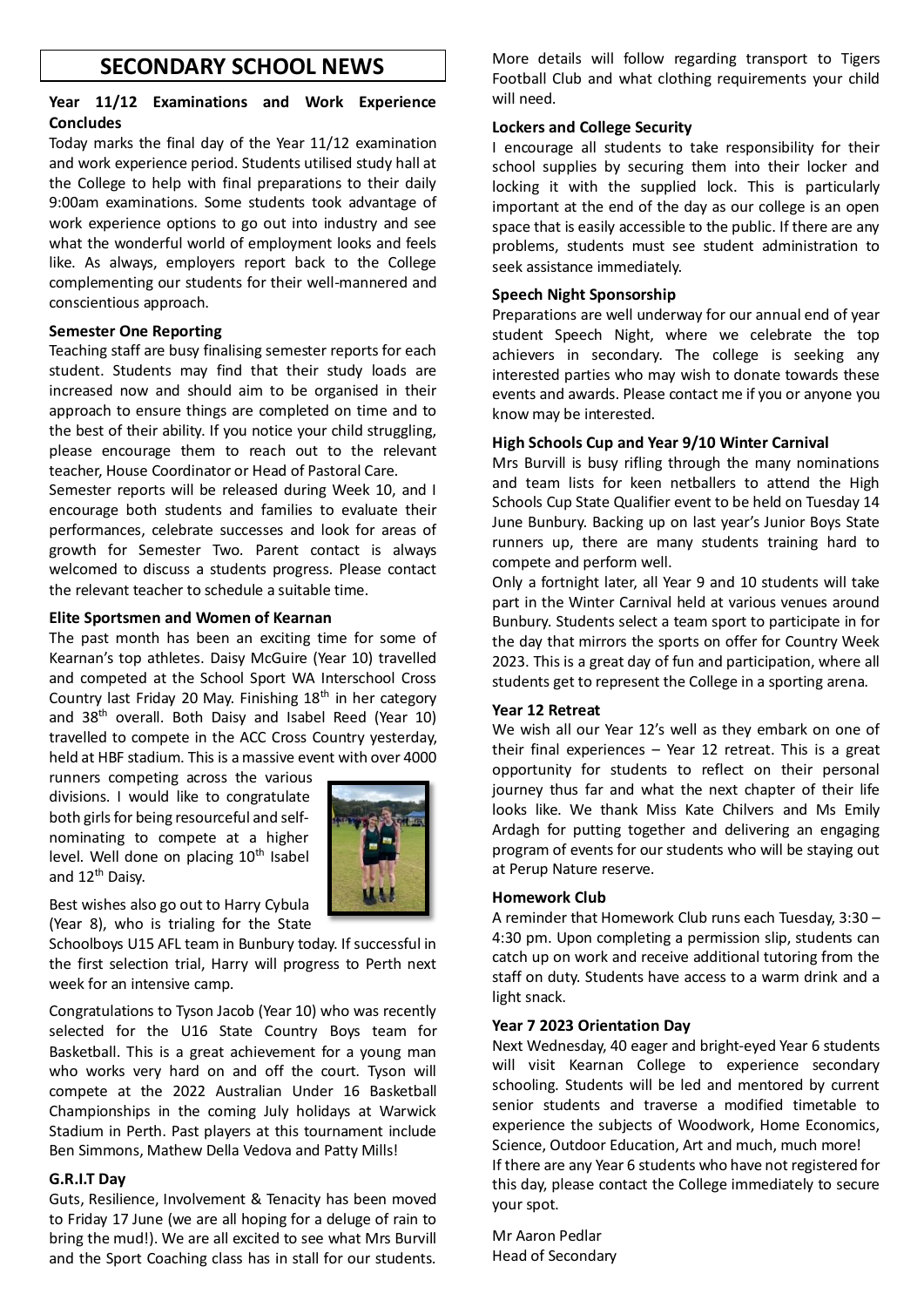#### **Year 8 Visual Art Sculpture Excursion and Incursions with Peter Hill**

Northcliffe artist, Peter Hill, and Fiona Sinclair, the Artistic Director/General Manager of Southern Forest Arts (SFA), received State Government funding for 3 new sculptures for the Understory sculpture walk in Northcliffe. The vision was for the sculptures to be made by local students and Kearnan Year 8 Visual Arts had the opportunity to be involved in this exciting collaborative project.

Our students' involvement had two parts: An excursion and an incursion.

On Thursday 24 February 2022, students from Year 8 Visual Arts went to Northcliffe, viewing the Understory Art & Nature Trail and participating in a sculpture workshop with artist Peter Hill. Peter discussed habitat loss and explained his vision for artworks that would also function as 'homes' for wildlife. Students explored ideas and combinations of recycled and repurposed timbers, constructing their sculptures - always with their chosen wildlife in mind.

On Thursday 12 May and Thursday 19 May, Peter Hill visited Year 8 Visual Art during their scheduled Art lessons. Peter introduced the students to surface design utilising burning tools and methods. The lessons were intense with activity and reflection of ideas. Finishing details will happen this week.

Our students are to be congratulated on their focus and commitment to the project. Peter will soon be installing their works on the sculpture walk, to be viewed and experienced by all, for many years to come.

An ABC documentary about the project has been released online. It features Bridgetown Primary Students during their visit to the Understory trail and subsequent workshop.

Here are some links to the film showcasing this exciting project:

Youtube: [https://www.youtube.com/watch?v=Q21fR7Pf-](https://www.youtube.com/watch?v=Q21fR7Pf-DI)[DI](https://www.youtube.com/watch?v=Q21fR7Pf-DI)

Facebook:

[https://www.facebook.com/ABCTV/videos/684658472639](https://www.facebook.com/ABCTV/videos/684658472639183) [183](https://www.facebook.com/ABCTV/videos/684658472639183)

Instagram:

[https://www.instagram.com/tv/Cd\\_s7z5ADxW/?hl=en](https://www.instagram.com/tv/Cd_s7z5ADxW/?hl=en)

**Louise Tasker Visual Arts Teacher**







# **JUNIOR SCHOOL NEWS**

#### **Year 5 Assembly**

Last week we were thoroughly entertained by our talented Year 5 class during their assembly item. They showcased their knowledge of the solar system, which included fact sharing, a song and even a poem. Mrs Mills managed to plan the item around large sickness absences, and she has commented on how proud she was with their final performance. They were outstanding!



#### **Reports**

As teachers prepare the Semester One reports, it is time to remind parents that these will be sent home according to family preference of online through SEQTA Engage or a paper copy given to your child on the last day of this term. You can log into SEQTA Engage via our College website. We recommend you try to log into the site prior to the release of the reports. If you have any problems, please contact the office for assistance.

Students from Years 1-6 will receive an overall grade (A-E) in each learning area. These grades reflect the knowledge, understandings and skills that children working at their year level would typically show. If your child receives a C grade, they are achieving at the required level for their year. This year we will alternate comments for Science and HASS, with a comment provided in Science during Semester One and a comment provided for HASS in Semester Two.